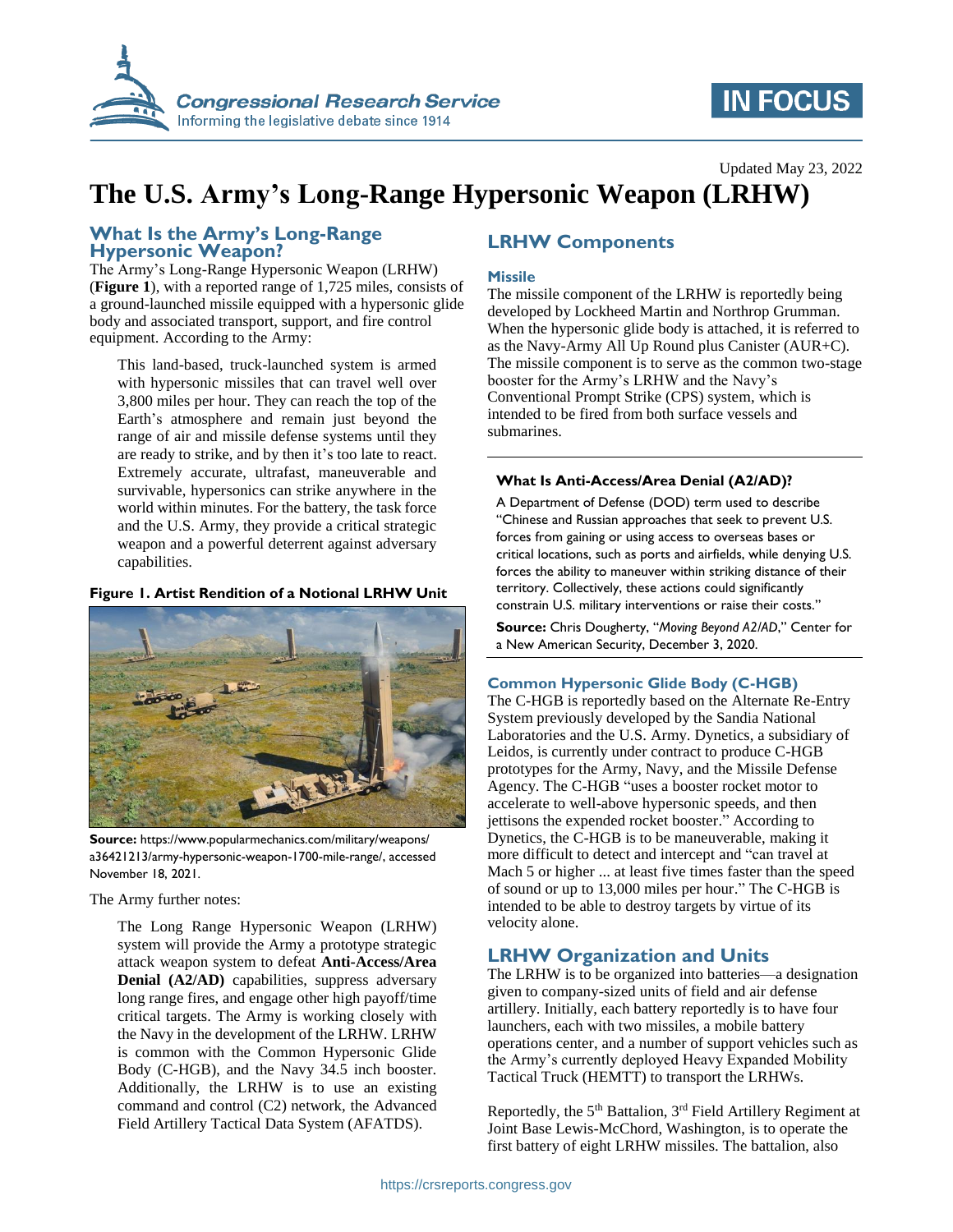referred to as a Strategic Long-Range Fires battalion, is part of the Army's 1<sup>st</sup> Multi Domain Task Force (MDTF), a unit in the Pacific-oriented I Corps also stationed at Joint Base Lewis-McChord. Other LRHW batteries are planned for Strategic Long-Range Fires battalions in each of the four remaining MDTFs scheduled for activation. It is not known if the Army plans to stand up more than the five LRHW batteries assigned to MDTFs or if any LRHW units will be assigned to the Army National Guard.

## **LRHW Testing and Program Activities**

Reportedly, on October 20, 2021, the Army and Navy conducted three successful tests of "hypersonic weapon component prototypes." During a separate test that same day, a booster rocket carrying a hypersonic glide vehicle reportedly failed a test flight. The Army plans three flight tests of the C-HGB before the first battery is fielded in FY2023.

Reportedly, the Army plans to field a prototype LRHW battery in 2023 and then transition to a formal Program of Record and field second and third batteries in 2025 and 2027. There are also plans for technology insertions intended to upgrade the C-HGB in 2026 and 2027.

## **FY2023 Budgetary Information**

## **Table 1. FY2023 LRHW Budget Request**

| <b>Funding Category</b> | <b>Total Request</b><br>(SM) |
|-------------------------|------------------------------|
| <b>RDT&amp;E</b>        | \$806                        |
| <b>Procurement</b>      | \$249                        |

#### **Sources:**

**RDT&E—**Department of Defense Fiscal Year 2023 Budget Estimates, Army Justification Book 2a of 2, RDT&E, Volume II, Budget Activity 4, April 2022, p. 700 and Department of Defense Fiscal Year 2023 Budget Estimates, Army Justification Book 2e of 2, RDT&E, Volume II, Budget Activity 5D, April 2022, p. 185.

**Procurement—**Department of Defense Fiscal Year 2023 Budget Estimates, Army Justification Book of Missile Procurement, April 2022, p. 66.

**Notes: RDT&E** = Research, Development, Test & Evaluation; **\$M** = U.S. dollars in millions.

The Army notes requested FY2023 RDT&E funding will transition previous LRHW activities that are currently managed by the Army's Rapid Capabilities and Critical Technologies Office (RCCTO) to a Program of Record managed by Program Executive Office (PEO) Missiles and Space.

## **Potential Issues for Congress**

### **LRHW Costs**

An article suggests the Army's LRHW missile could cost \$106 million per missile and the program could add as much as \$7 billion to the Army's budget over the next few years. The Senate Armed Services Committee suggested:

To better understand future costs and inform future decisions, the committee directs the Army to refine the cost estimate for additional currently-designed hypersonic glide body missiles that are to be acquired. Additionally, the committee directs the Army to assess alternatives to the current LRHW missile, to include lower-cost alternative glide bodies and air-breathing hypersonic technologies and to provide a briefing on the assessment to the Senate Armed Services Committee not later than January 15, 2022.

Given congressional interest in LRHW costs, it is possible that less costly versions could be developed in the future.

#### **LRHW Overseas Basing**

On March 30, 2021, the Chief of Staff of the Army discussing the LRHW reportedly noted, "The politics of where they're based, how they're based, will be up to the policymakers and the diplomats." Given the 1,725 mile range limitation of the LRHW, the inability to secure overseas basing rights for these units could limit or negate their effectiveness. On December 1, 2021, the Secretary of the Army reportedly suggested the LRHW "will likely be fielded in the United States, rather than in allied countries near China" and "the Army is ready, when called upon, to be able to put those kinds of capabilities in the region. But it's really [the State and Defense Departments] that will take the lead in those discussions." Reportedly, in May 2022, the Secretary of the Army noted that the Army did not yet have basing agreements for long-range systems but "discussions were ongoing" with a number of countries in the Indo-Pacific region. Given the importance of LRHW basing, Congress might examine ongoing Army efforts to secure LRHW basing in both Europe and the Indo-Pacific region.

#### **Additional Resources**

CRS Report R45811, *Hypersonic Weapons: Background and Issues for Congress*, by Kelley M. Sayler.

CRS Report R46721, *U.S. Army Long-Range Precision Fires: Background and Issues for Congress*, by Andrew Feickert.

CRS In Focus IF11797, *The Army's Multi-Domain Task Force (MDTF)*, by Andrew Feickert.

**Andrew Feickert**, Specialist in Military Ground Forces